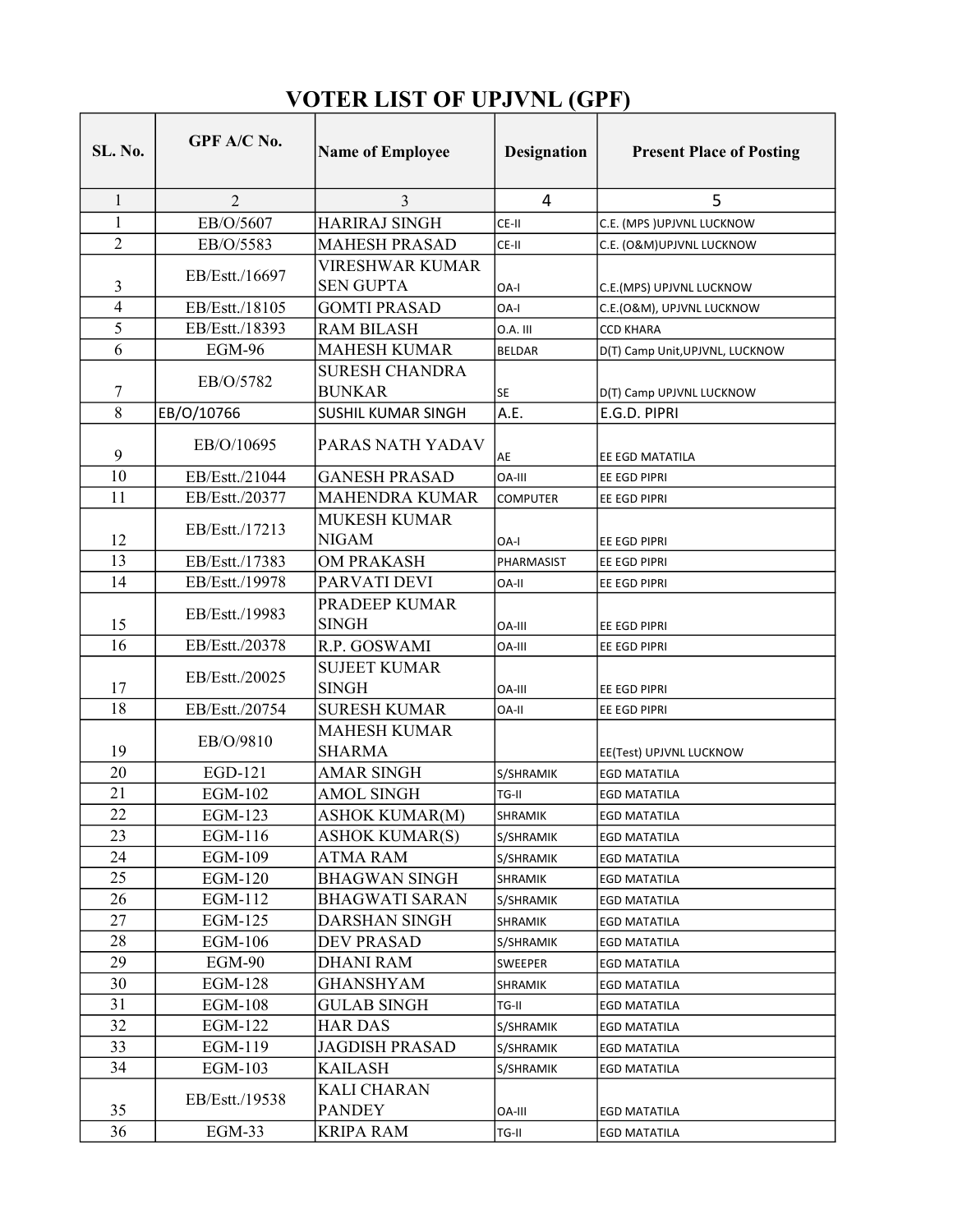| 37       | EGM-124         | <b>MANI RAM</b>          | SHRAMIK         | <b>EGD MATATILA</b> |
|----------|-----------------|--------------------------|-----------------|---------------------|
| 38       | EGM-113         | <b>MURARI SINGH</b>      | SHRAMIK         | <b>EGD MATATILA</b> |
| 39       | EB/OPT/40137    | <b>NAND LAL</b>          | <b>DRIVER</b>   | <b>EGD MATATILA</b> |
|          |                 |                          |                 |                     |
| 40       | EB/Estt./18220  | NISHI BALA JAISWAL       | OA-II           | <b>EGD MATATILA</b> |
| 41       | EGM-48          | <b>RAGHUBAR</b>          | S/SHRAMIK       | <b>EGD MATATILA</b> |
| 42       | EGM-107         | <b>RAM KISHOR</b>        | S/SHRAMIK       | <b>EGD MATATILA</b> |
| 43       | EGM-114         | <b>RAM ZAN KHAN</b>      | S/SHRAMIK       | <b>EGD MATATILA</b> |
|          |                 | <b>SARVESH KR.</b>       |                 |                     |
| 44       | EB/Estt./20757  | <b>CHAUHAN</b>           | OA-III          | <b>EGD MATATILA</b> |
| 45       | EGM-130         | <b>SATYA DEV</b>         | S/SHRAMIK       | <b>EGD MATATILA</b> |
| 46       | EGM-111         | <b>TRILOK</b>            | <b>SHRAMIK</b>  | <b>EGD MATATILA</b> |
| 47       | EGM-115         | YOGENDRA SINGH           | SHRAMIK         | <b>EGD MATATILA</b> |
| 48       | EB/OPT/49165    | A.K. THAKUR              | $T.G.-II$       | <b>EGD PIPRI</b>    |
| 49       | EB/OPT/49167    | A.P. PATHAK              | $T.G.-II$       | <b>EGD PIPRI</b>    |
| 50       | EB/OPT/241      | ABDUL RAHIM              | T.O.            | <b>EGD PIPRI</b>    |
| 51       | EGD/325         | <b>AKHTARI BEGUM</b>     | CHAUKIDAR       | <b>EGD PIPRI</b>    |
| 52       | EB/OPT/49377    | <b>ALI ULLAH</b>         | $T.G.-II$       | <b>EGD PIPRI</b>    |
| 53       | EGD/336         | AMRAWATI DEVI            | <b>PEON</b>     | <b>EGD PIPRI</b>    |
| 54       | EGD/364         | <b>ANIL KUMAR</b>        | K/SHRAMIK       | <b>EGD PIPRI</b>    |
| 55       | EB/OPT/49378    | <b>ANIRUDH KUMAR</b>     | $T.G.-II$       | <b>EGD PIPRI</b>    |
| 56       | EGD/360         | ANUJ KR. SINGH           | <b>DRESSER</b>  | <b>EGD PIPRI</b>    |
| 57       | EB/SE&EMS/10874 | <b>ARUN KUMAR</b>        | J.E.            | <b>EGD PIPRI</b>    |
| 58       | EGD/365         | <b>ASHOK KUMAR</b>       | K/SHRAMIK       | <b>EGD PIPRI</b>    |
| 59       | EGD/355         | <b>AYODHYA PRASAD</b>    | <b>OILER</b>    | <b>EGD PIPRI</b>    |
| 60       | EB/OPT/49326    | <b>BHUWAR</b>            | $T.G.-II$       | <b>EGD PIPRI</b>    |
| 61       | EGD/309         | <b>DHANESH PRASAD</b>    | CLEANER         | <b>EGD PIPRI</b>    |
| 62       | EGD/313         | <b>GOPI CHANDRA</b>      | <b>RUNNER</b>   | <b>EGD PIPRI</b>    |
| 63       | EB/OPT/49164    | <b>GOVIND PRASAD</b>     | $T.G.-II$       | <b>EGD PIPRI</b>    |
| 64       | EGD/361         | <b>GUARI</b>             | <b>WARD AYA</b> | <b>EGD PIPRI</b>    |
| 65       | EGD/357         | <b>HINCHHA LAL</b>       | OILER           | <b>EGD PIPRI</b>    |
| 66       | EB/OPT/43073    | <b>IRSHAD ALI</b>        | T.O.            | <b>EGD PIPRI</b>    |
| 67       | EB/OPT/49168    | <b>JAGPATI SHAH</b>      | $T.G.-II$       | <b>EGD PIPRI</b>    |
|          | EB/OPT/49323    | <b>JAI PRAKASH GUPTA</b> |                 |                     |
| 68       |                 |                          | $T.G.-II$       | <b>EGD PIPRI</b>    |
| 69       | EB/OPT/44570    | <b>JASWANT SINGH</b>     | $T.G.-II$       | <b>EGD PIPRI</b>    |
|          | Not alloted     | <b>KAMLESH KUMAR</b>     |                 |                     |
| 70       |                 | <b>MISHRA</b>            | AE              | <b>EGD PIPRI</b>    |
| 71       | EB/OPT/40451    | <b>KRISHNA DHAR</b>      | T.O.            | <b>EGD PIPRI</b>    |
|          | EGD/368         | <b>KRISHNA GOPAL</b>     |                 |                     |
| 72       |                 | <b>SHARMA</b>            | K/SHRAMIK       | <b>EGD PIPRI</b>    |
| 73       | EB/OPT/49170    | <b>KRISHNA SINGH</b>     | $T.G.-II$       | <b>EGD PIPRI</b>    |
| 74       | EGD/348         | LAL MANI                 | OILER           | <b>EGD PIPRI</b>    |
| 75       | HOPS/EGD-03     | <b>LAV KUSH SHARMA</b>   | SHRAMIK         | <b>EGD PIPRI</b>    |
| 76       | EB/OPT/49166    | MUSTKEEM ALI             | $T.G.-II$       | <b>EGD PIPRI</b>    |
| 77       | EGD/340         | <b>NARAD MUNI</b>        | OILER           | <b>EGD PIPRI</b>    |
|          | EGD/333         | OM BAHADUR THAPA         |                 |                     |
| 78       |                 |                          | <b>OILER</b>    | <b>EGD PIPRI</b>    |
| 79<br>80 | EB/OPT/45423    | RADHA MOHAN              | T.O.            | <b>EGD PIPRI</b>    |
|          | EGD/370         | RAJ KUMARI DEVI          | SWEEPER         | <b>EGD PIPRI</b>    |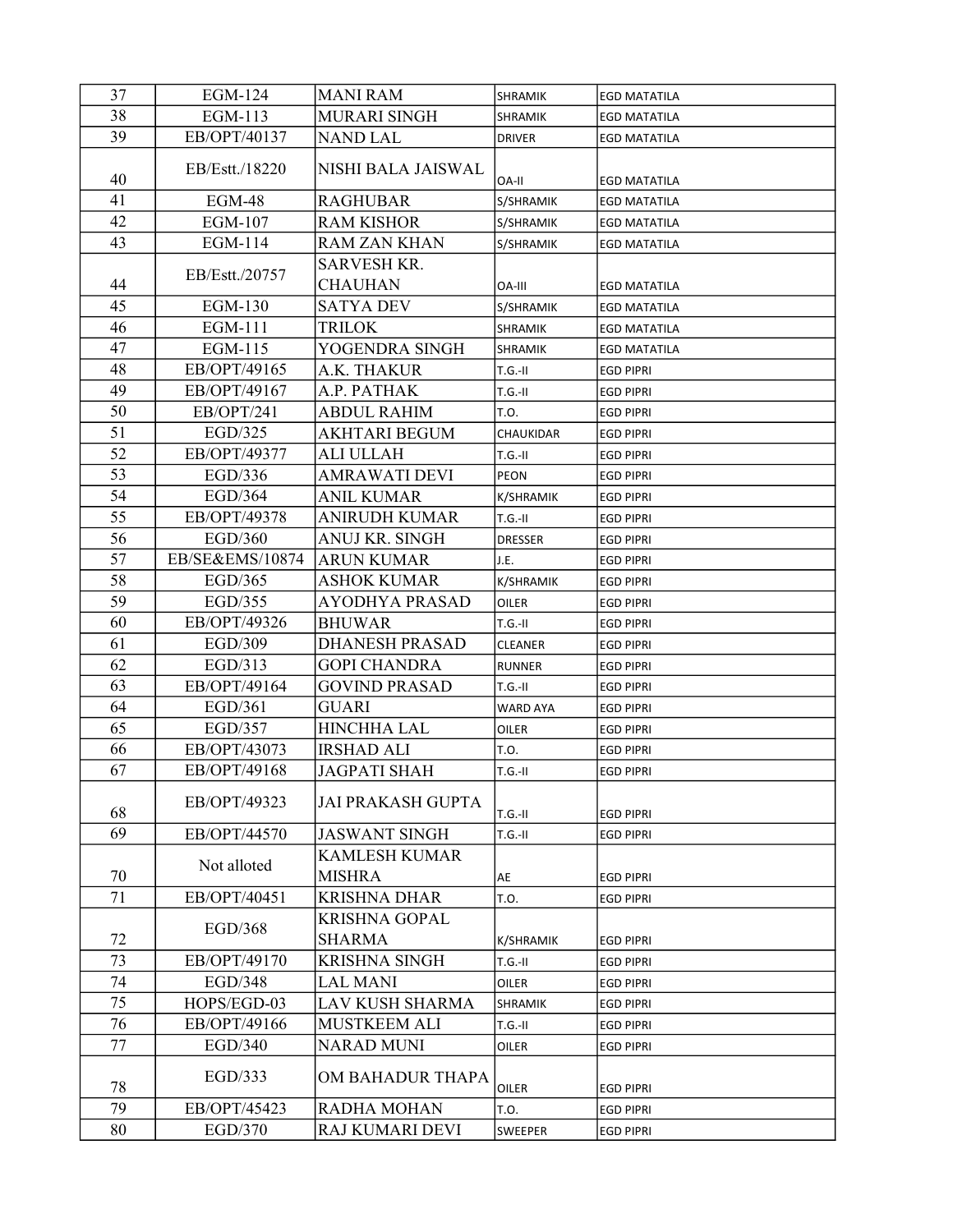| 81  | EGD/367         | <b>RAJA RAM</b>         | K/SHRAMIK       | <b>EGD PIPRI</b>          |
|-----|-----------------|-------------------------|-----------------|---------------------------|
| 82  | EB/OPT/49324    | <b>RAKESH</b>           | $T.G.-II$       | <b>EGD PIPRI</b>          |
|     |                 | RAKSHA RAM              |                 |                           |
| 83  | EGD/341         | <b>MOURYA</b>           | K/SHRAMIK       | <b>EGD PIPRI</b>          |
| 84  | EB/SE&EMS/10875 | <b>RAM BACHAN</b>       | J.E.            | <b>EGD PIPRI</b>          |
| 85  | EGD/338         | <b>RAM DAS</b>          | SHRAMIK         | <b>EGD PIPRI</b>          |
| 86  | EGD/354         | <b>RAM NIDHI</b>        | K/SHRAMIK       | <b>EGD PIPRI</b>          |
| 87  | EB/OPT/49329    | <b>RAMAGYA</b>          | $T.G.-II$       | <b>EGD PIPRI</b>          |
| 88  | EGD/332         | <b>RUKMINA DEVI</b>     | <b>WARD AYA</b> | <b>EGD PIPRI</b>          |
|     |                 | <b>SHAILENDRA</b>       |                 |                           |
| 89  | EB/O/10677      | <b>PANDEY</b>           | AE              | <b>EGD PIPRI</b>          |
| 90  | EGD/349         | <b>SHANKER BHUIYA</b>   | SHRAMIK         | <b>EGD PIPRI</b>          |
| 91  | EB/OPT/49328    | <b>SHIV KUMAR</b>       | $T.G.-II$       | <b>EGD PIPRI</b>          |
| 92  | EB/OPT/49327    | <b>SHIV PRASAD</b>      | $T.G.-II$       | <b>EGD PIPRI</b>          |
| 93  | EB/OPT/49325    | SHIV S. Pd. MISHRA      | $T.G.-II$       | <b>EGD PIPRI</b>          |
|     | EGD/347         | <b>SHYAM LAL PRASAD</b> |                 |                           |
| 94  |                 |                         | P/M             | <b>EGD PIPRI</b>          |
| 95  | EGD/358         | <b>SONA LAL</b>         | K/SHRAMIK       | <b>EGD PIPRI</b>          |
| 96  | EB/OPT/49169    | <b>SURENDRA SINGH</b>   | $T.G.-II$       | <b>EGD PIPRI</b>          |
| 97  | EGD/366         | <b>SURESH</b>           | OILER           | <b>EGD PIPRI</b>          |
| 98  | EB/OPT/41982    | <b>SURESH PRASAD</b>    | $T.G.-II$       | <b>EGD PIPRI</b>          |
| 99  | EB/OPT/44351    | <b>SURESH SINGH</b>     | L/M             | <b>EGD PIPRI</b>          |
| 100 | EB/OPT/40635    | TEK CHANDRA             | P/A             | <b>EGD PIPRI</b>          |
| 101 | EGD/362         | <b>TETRA DEVI</b>       | <b>WARD AYA</b> | <b>EGD PIPRI</b>          |
| 102 | EB/OPT/49330    | <b>TULSI RAM</b>        | $T.G.-II$       | <b>EGD PIPRI</b>          |
| 103 | EGD/318         | <b>UPWANTI DEVI</b>     | MALI            | <b>EGD PIPRI</b>          |
| 104 | EB/SE&MES/10264 | Anek Singh              | J.E.            | EGD, MZN                  |
| 105 | EB/IV/45        | A.K. Sharma             | Oiler           | EGD, MZN                  |
| 106 | EB/IV/42        | Amar Pal                | Oiler           | EGD, MZN                  |
| 107 | EB/O/10514      | Ashwani Kumar           | <b>AAO</b>      | EGD, MZN                  |
| 108 | EB/IV/80        | Devendra Kumar          | Shramik         | EGD, MZN                  |
| 109 | EB/IV/30        | Kanhaiya Lal            | Oiler           | EGD, MZN                  |
| 110 | <b>EB/IV/73</b> | Radhey Singh            | Oiler           | EGD, MZN                  |
| 111 | EB/Estt./19980  | Ravindra Sharma         | 0.A.II          | EGD, MZN                  |
| 112 | <b>EB/IV/81</b> | Shivpal                 | Shramik         | EGD, MZN                  |
| 113 | EB/Estt./18106  | <b>DEVENDRA</b>         | OA-I            | G.M.(P&A), UPJVNL LUCKNOW |
| 114 | EB/Estt./20201  | <b>JITENDRA KUMAR</b>   | <b>OA-II</b>    | G.M.(P&A), UPJVNL LUCKNOW |
| 115 | EB/Estt./17698  | <b>RAM NATH</b>         | OA-I            | G.M.(P&A), UPJVNL LUCKNOW |
| 116 | EB/Estt./17493  | RAJ KUMAR KAPIL         | OA-I            | <b>HGD KHARA</b>          |
| 117 | $C-IV/51$       | Amar Chand              | Coolie          | HGD, Khara                |
| 118 | EB/SE&EMS/10891 | Anil Kumar              | J.E             | HGD, Khara                |
| 119 | EB/OPT/48042    | Beer Singh              | TG-II           | HGD, Khara                |
| 120 | $C-IV/63$       | Bhoj Raj Joshi          | Coolie          | HGD, Khara                |
| 121 | $C-IV/21$       | Brij Bhusan             | oiler           | HGD, Khara                |
| 122 | $C-IV/52$       | Chintamani              | Coolie          | HGD, Khara                |
| 123 | $C-IV/12$       | Delip Chand             | S/Coolie        | HGD, Khara                |
| 124 | EB/SE&EMS/10828 | G.D. Chamoli            | J.E             | HGD, Khara                |
| 125 | EB/SE&EMS/10829 | Govind Lal              | J.E             | HGD, Khara                |
| 126 | EB/OPT/49332    | Guru Sahay              | TG-II           | HGD, Khara                |
| 127 | $C-IV/70$       | Ilma                    | Coolie          | HGD, Khara                |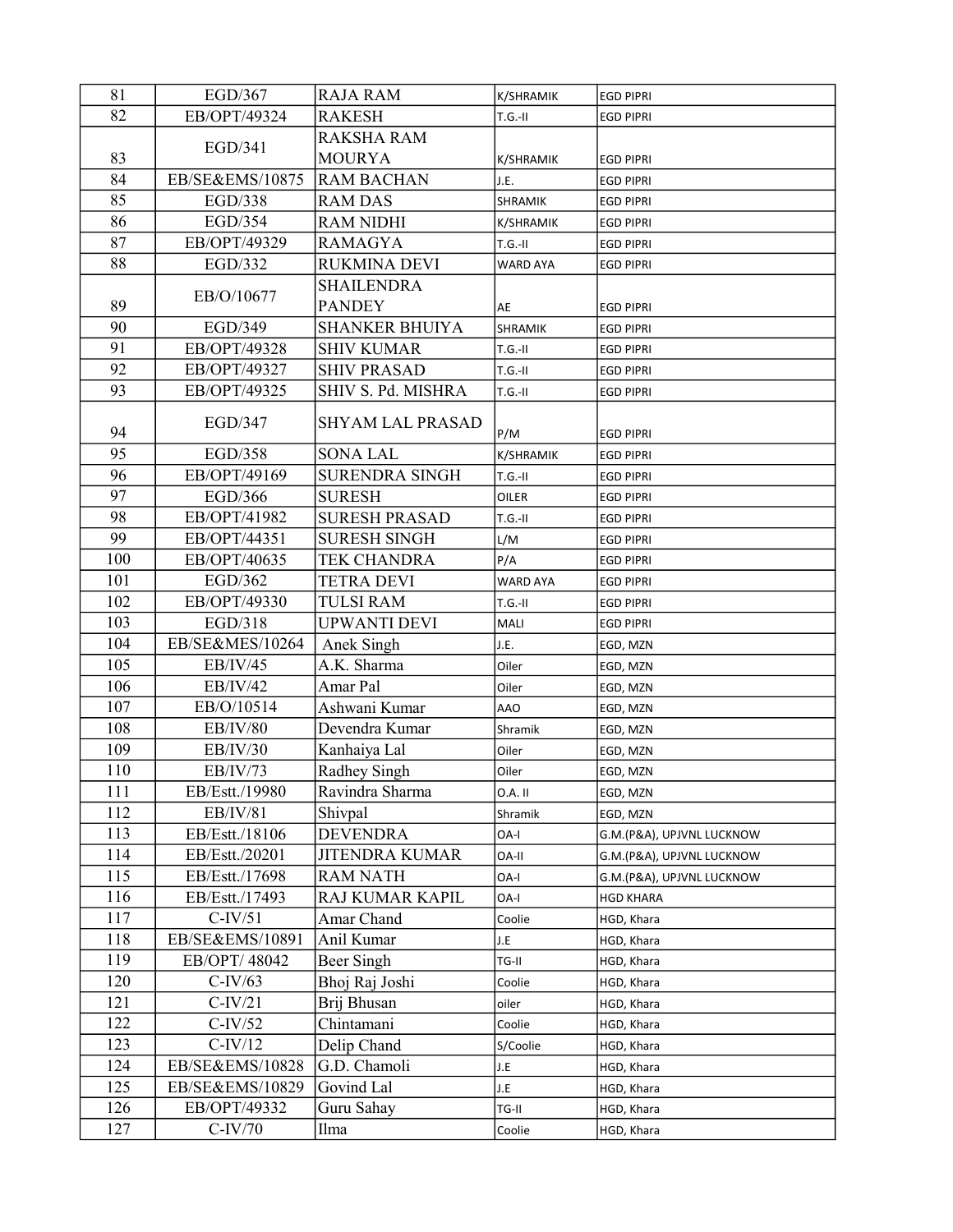| 128 | $C-IV/75$       | Iqbal Singh   | Coolie        | HGD, Khara |
|-----|-----------------|---------------|---------------|------------|
| 129 | $C-IV/64$       | Jai Mangal    | Coolie        | HGD, Khara |
| 130 | $C-IV/32$       | Jamuna Pd.    | S/Coolie      | HGD, Khara |
| 131 | $C-IV/16$       | Kamlash Kumar | oiler         | HGD, Khara |
| 132 | $C$ -IV/05      | kaptan Singh  | S/Coolie      | HGD, Khara |
| 133 | EB/OPT/48043    | Kunwar Pal    | <b>Driver</b> | HGD, Khara |
| 134 | EB/SE&EMS/10849 | M.P. Singh    | J.E           | HGD, Khara |
| 135 | $C$ -IV/66      | Mast Ram      | Coolie        | HGD, Khara |
| 136 | $C-IV/62$       | Mohan Bahdur  | Coolie        | HGD, Khara |
| 137 | $C$ -IV/59      | Nand Lal      | Coolie        | HGD, Khara |
| 138 | EB/OPT/47902    | Nepal Singh   | <b>Driver</b> | HGD, Khara |
| 139 | $C-IV/06$       | Prem Pal      | S/Coolie      | HGD, Khara |
| 140 | EB/OPT/38925    | R.K. Saxena   | $T.G-II$      | HGD, Khara |
| 141 | EB/OPT/48044    | Rakesh Kumar  | P/Att.        | HGD, Khara |
| 142 | $C-IV/17$       | Ramesh Chand  | oiler         | HGD, Khara |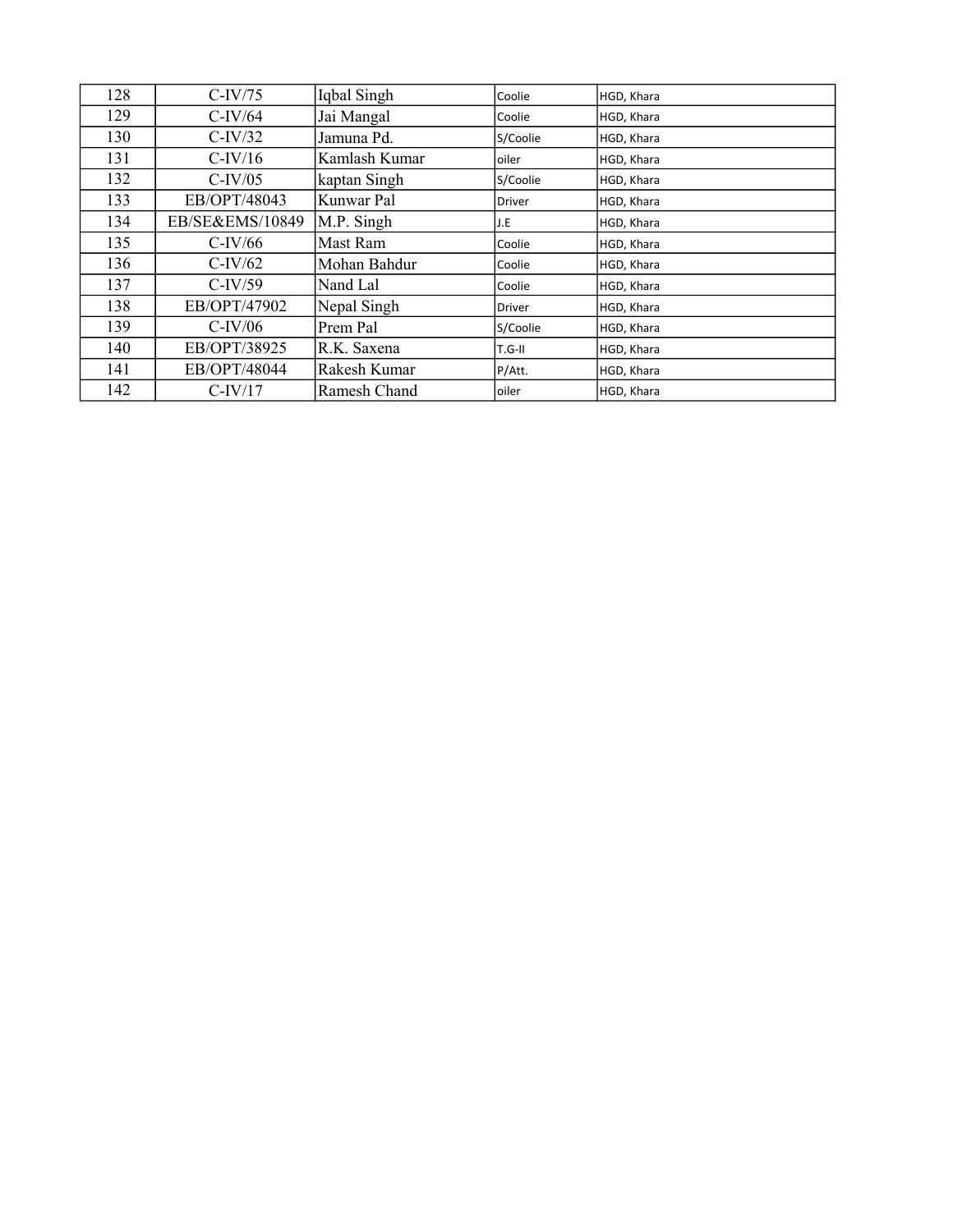| 143 | EB/SE&EMS/10830 | <b>Roop Chand Singh</b>          | J.E            | HGD, Khara       |
|-----|-----------------|----------------------------------|----------------|------------------|
| 144 | EB/OPT/49382    | Satish Kumar Sharma              | TG-II          | HGD, Khara       |
| 145 | EB/OPT/47900    | Shiv Kumar                       | $T.G-II$       | HGD, Khara       |
| 146 | $C-IV/49$       | Shobhan Singh                    | Coolie*        | HGD, Khara       |
| 147 | $C-IV/67$       | Surender Singh                   | Coolie         | HGD, Khara       |
| 148 | $C-IV/18$       | Sushil Kumar                     | S/Coolie       | HGD, Khara       |
| 149 | $C-IV/41$       | Tarawati                         | Peon           | HGD, Khara       |
| 150 | EB/OPT/49381    | Udya Nand                        | TG-II          | HGD, Khara       |
| 151 | EB/OPT/49343    | <b>Uttam Dev</b>                 | TG-II          | HGD, Khara       |
| 152 | $C-IV/42$       | Vidya Devi                       | Peon           | HGD, Khara       |
| 153 | $C-IV/29$       | Vijay Pal                        | S/Coolie       | HGD, Khara       |
| 154 | EB/OPT/41523    | Vinod Kumar                      | Driver         | HGD, Khara       |
| 155 | EB/OPT/47901    | Vishnu Bhadur                    | $T.G-II$       | HGD, Khara       |
| 156 | $C-IV/15$       | Z.A. Ansari                      | S/Coolie       | HGD, Khara       |
| 157 | EB/SE&EMS/10998 | <b>ANIL KUMAR SINGH</b>          | J.E.           | <b>HOPS OBRA</b> |
| 158 | EB/SE&EMS/10999 | VIDYA SAGAR PAL                  | J.E.           | <b>HOPS OBRA</b> |
| 159 | EB/CIV-HOPS/33  | ABHISHEKH RAI                    | SHRAMIK        | HOPS, OBRA       |
| 160 | EB/CIV-HOPS/32  | ANIL KR SINGH                    | OILER          | HOPS, OBRA       |
| 161 | EB/CIV-HOPS/7   | <b>BALI RAM</b>                  | SHRAMIK        | HOPS, OBRA       |
| 162 | EB/CIV-HOPS/26  | <b>BHOLA</b>                     | S/COOLIE       | HOPS, OBRA       |
| 163 | EB/CIV-HOPS/41  | <b>BUDHI RAM</b>                 | <b>CLEANER</b> | HOPS, OBRA       |
| 164 | EB/OPT/43989    | <b>DEENA NATH</b>                | T/OPT          | HOPS, OBRA       |
| 165 | EB/CIV-HOPS/52  | <b>GOPAL</b>                     | SHRAMIK        | HOPS, OBRA       |
| 166 | EB/CIV-HOPS/46  | <b>GULAB YADAV</b>               | <b>BELDAR</b>  | HOPS, OBRA       |
| 167 | EB/OPT/45067    | <b>HEMANDRA KUMAR</b>            | <b>DRIVER</b>  | HOPS, OBRA       |
| 168 | EB/CIV-KHARA/71 | <b>JHUNNU CHAUHAN</b>            | SHRAMIK        | HOPS, OBRA       |
| 169 | EB/CIV-HOPS/25  | <b>KESHAV PD</b>                 | SHRAMIK        | HOPS, OBRA       |
| 170 | EB/CIV-HOPS/34  | <b>KRIPA SHANKER</b>             | OILER          | HOPS, OBRA       |
| 171 | EB/CIV-HOPS/8   | <b>KULDEEP</b>                   | SHRAMIK        | HOPS, OBRA       |
| 172 | EB/Estt./19782  | <b>LALO PAUL</b>                 | OA-II          | HOPS, OBRA       |
| 173 | EB/OPT/49060    | <b>LOKESH KUMAR</b>              | OPT            | HOPS, OBRA       |
| 174 | EB/Estt./20048  | <b>MANOJ KUMAR</b>               | OA-II          | HOPS, OBRA       |
| 175 | EB/CIV-HOPS/43  | <b>MD KAISH</b>                  | <b>CLEANER</b> | HOPS, OBRA       |
| 176 | EB/Estt./19982  | NARENDRA NATH<br><b>TRIPATHI</b> | <b>OA-III</b>  | HOPS, OBRA       |
| 177 | EB/CIV-HOPS/4   | OM PRAKASH YADAV                 | SHRAMIK        | HOPS, OBRA       |